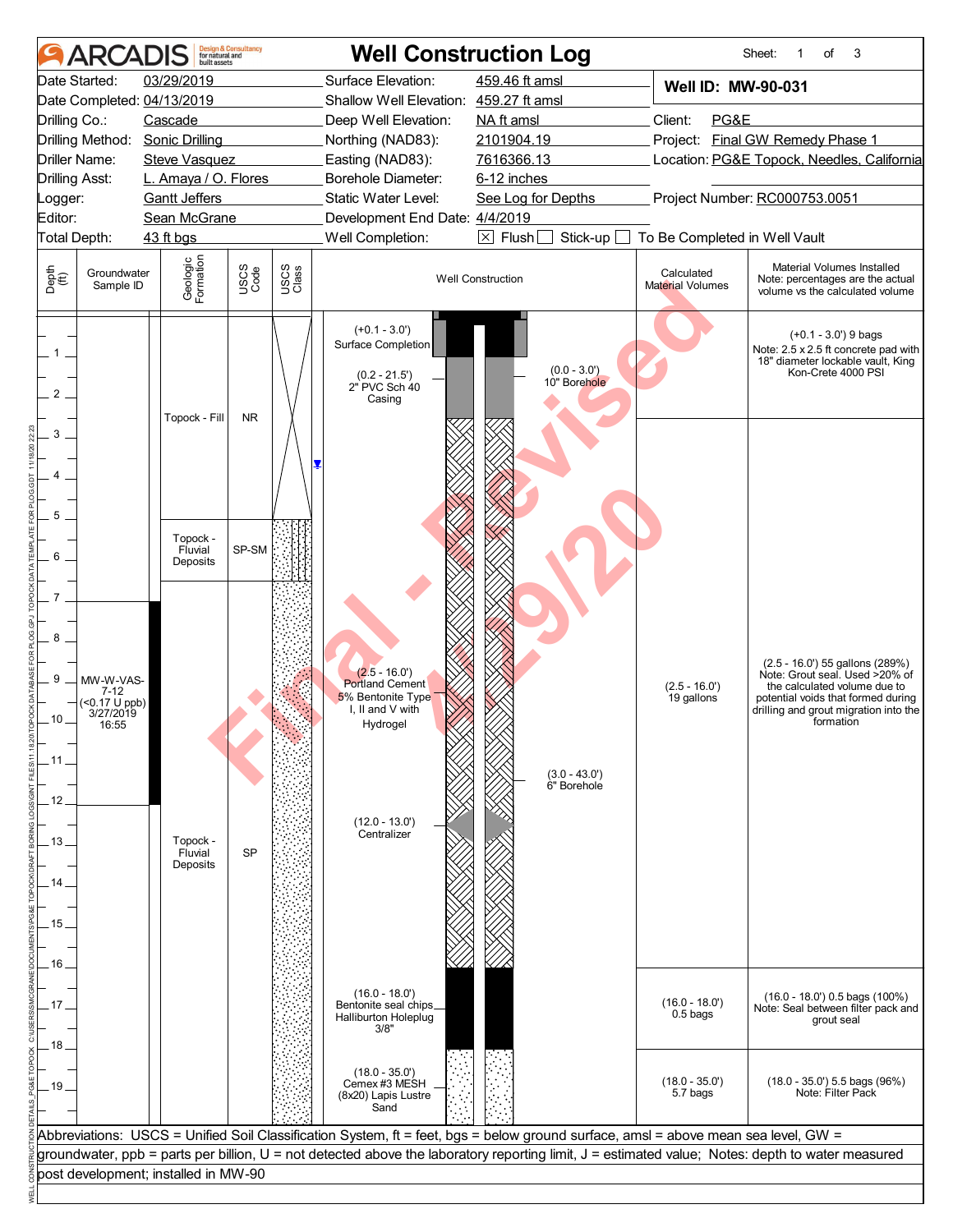|                                                                                                             | <b>ARCADIS</b>                                              | huilt assets                                                                                                             | <b>Design &amp; Consultancy</b><br>for natural and |               |                                                                                                                                                                                                                                                    | <b>Well Construction Log</b>                                                                                                                     |                                       | Sheet:<br>2<br>3<br>of                                                                            |  |  |
|-------------------------------------------------------------------------------------------------------------|-------------------------------------------------------------|--------------------------------------------------------------------------------------------------------------------------|----------------------------------------------------|---------------|----------------------------------------------------------------------------------------------------------------------------------------------------------------------------------------------------------------------------------------------------|--------------------------------------------------------------------------------------------------------------------------------------------------|---------------------------------------|---------------------------------------------------------------------------------------------------|--|--|
|                                                                                                             | Date Started:                                               | 03/29/2019                                                                                                               |                                                    |               | Surface Elevation:                                                                                                                                                                                                                                 | 459.46 ft amsl                                                                                                                                   | Well ID: MW-90-031                    |                                                                                                   |  |  |
|                                                                                                             |                                                             | Date Completed: 04/13/2019                                                                                               |                                                    |               | Shallow Well Elevation: 459.27 ft amsl                                                                                                                                                                                                             |                                                                                                                                                  |                                       |                                                                                                   |  |  |
| Drilling Co.:                                                                                               |                                                             | Cascade                                                                                                                  |                                                    |               | Deep Well Elevation:                                                                                                                                                                                                                               | NA ft amsl                                                                                                                                       | Client:<br>PG&E                       |                                                                                                   |  |  |
|                                                                                                             | Drilling Method:                                            | <b>Sonic Drilling</b>                                                                                                    |                                                    |               | Northing (NAD83):                                                                                                                                                                                                                                  | 2101904.19                                                                                                                                       |                                       | Project: Final GW Remedy Phase 1                                                                  |  |  |
| Driller Name:<br><b>Steve Vasquez</b>                                                                       |                                                             |                                                                                                                          |                                                    |               | Easting (NAD83):                                                                                                                                                                                                                                   | 7616366.13                                                                                                                                       |                                       | Location: PG&E Topock, Needles, California                                                        |  |  |
| L. Amaya / O. Flores<br><b>Drilling Asst:</b>                                                               |                                                             |                                                                                                                          |                                                    |               | Borehole Diameter:                                                                                                                                                                                                                                 | 6-12 inches                                                                                                                                      |                                       |                                                                                                   |  |  |
| _ogger:                                                                                                     |                                                             | <b>Gantt Jeffers</b>                                                                                                     |                                                    |               | Static Water Level:                                                                                                                                                                                                                                | See Log for Depths                                                                                                                               |                                       | Project Number: RC000753.0051                                                                     |  |  |
| Editor:                                                                                                     |                                                             | Sean McGrane                                                                                                             |                                                    |               | Development End Date: 4/4/2019                                                                                                                                                                                                                     |                                                                                                                                                  |                                       |                                                                                                   |  |  |
|                                                                                                             | Total Depth:                                                | 43 ft bgs                                                                                                                |                                                    |               | Well Completion:                                                                                                                                                                                                                                   | $\boxtimes$ Flush<br>Stick-up                                                                                                                    | To Be Completed in Well Vault         |                                                                                                   |  |  |
| Depth<br>$\bigoplus_{i=1}^{n}$                                                                              | Groundwater<br>Sample ID                                    | Geologic<br>Formation                                                                                                    | USCS<br>Code                                       | USCS<br>Class |                                                                                                                                                                                                                                                    | <b>Well Construction</b>                                                                                                                         | Calculated<br><b>Material Volumes</b> | Material Volumes Installed<br>Note: percentages are the actual<br>volume vs the calculated volume |  |  |
| .21.<br>22<br>23<br>$24$ .<br>25.<br>26.<br>27<br>28.<br>29<br>30<br>.31 <sub>1</sub><br>32<br>$33 -$<br>34 | MW-W-VAS-<br>22-27<br>$(0.266 J$ ppb)<br>3/28/2019<br>13:00 | Topock -<br>Fluvial<br>Deposits<br>Topock -<br>Fluvial<br>Deposits<br>Topock -<br>Weathered<br>Bedrock -<br>conglomerate | <b>SP</b><br><b>SM</b><br><b>SM</b>                |               | $(0.2 - 21.5')$<br>2" PVC Sch 40<br>Casing<br>(21.5 - 31.5')<br>2" Sch 40 PVC<br>(20-slot) Screen<br>$(18.0 - 35.0')$<br>Cemex #3 MESH<br>(8x20) Lapis Lustre<br>Sand<br>$(32.0 - 33.0')$<br>Centralizer<br>(31.5 - 33.8') Sump<br>and PVC End Cap | $(3.0 - 43.0')$<br>6" Borehole                                                                                                                   | $(18.0 - 35.0')$<br>5.7 bags          | (18.0 - 35.0') 5.5 bags (96%)<br>Note: Filter Pack                                                |  |  |
| 35<br>36                                                                                                    |                                                             | Topock -<br>Competent<br>Bedrock -<br>conglomerate                                                                       |                                                    |               |                                                                                                                                                                                                                                                    |                                                                                                                                                  |                                       |                                                                                                   |  |  |
| 37                                                                                                          |                                                             |                                                                                                                          |                                                    |               | $(35.0 - 43.0')$                                                                                                                                                                                                                                   |                                                                                                                                                  |                                       |                                                                                                   |  |  |
| 38                                                                                                          |                                                             |                                                                                                                          |                                                    |               | Bentonite seal chips_<br>Halliburton Holeplug<br>3/8"                                                                                                                                                                                              |                                                                                                                                                  | $(35.0 - 43.0')$<br>2.2 bags          | $(35.0 - 43.0')$ 2 bags $(91\%)$<br>Note: Decommissioned rathole                                  |  |  |
| 39                                                                                                          |                                                             |                                                                                                                          |                                                    |               |                                                                                                                                                                                                                                                    |                                                                                                                                                  |                                       |                                                                                                   |  |  |
|                                                                                                             |                                                             |                                                                                                                          |                                                    |               |                                                                                                                                                                                                                                                    |                                                                                                                                                  |                                       |                                                                                                   |  |  |
|                                                                                                             |                                                             |                                                                                                                          |                                                    |               |                                                                                                                                                                                                                                                    | Abbreviations: USCS = Unified Soil Classification System, ft = feet, bgs = below ground surface, amsl = above mean sea level, GW =               |                                       |                                                                                                   |  |  |
|                                                                                                             |                                                             |                                                                                                                          |                                                    |               |                                                                                                                                                                                                                                                    | groundwater, ppb = parts per billion, U = not detected above the laboratory reporting limit, J = estimated value; Notes: depth to water measured |                                       |                                                                                                   |  |  |
|                                                                                                             |                                                             | post development; installed in MW-90                                                                                     |                                                    |               |                                                                                                                                                                                                                                                    |                                                                                                                                                  |                                       |                                                                                                   |  |  |
|                                                                                                             |                                                             |                                                                                                                          |                                                    |               |                                                                                                                                                                                                                                                    |                                                                                                                                                  |                                       |                                                                                                   |  |  |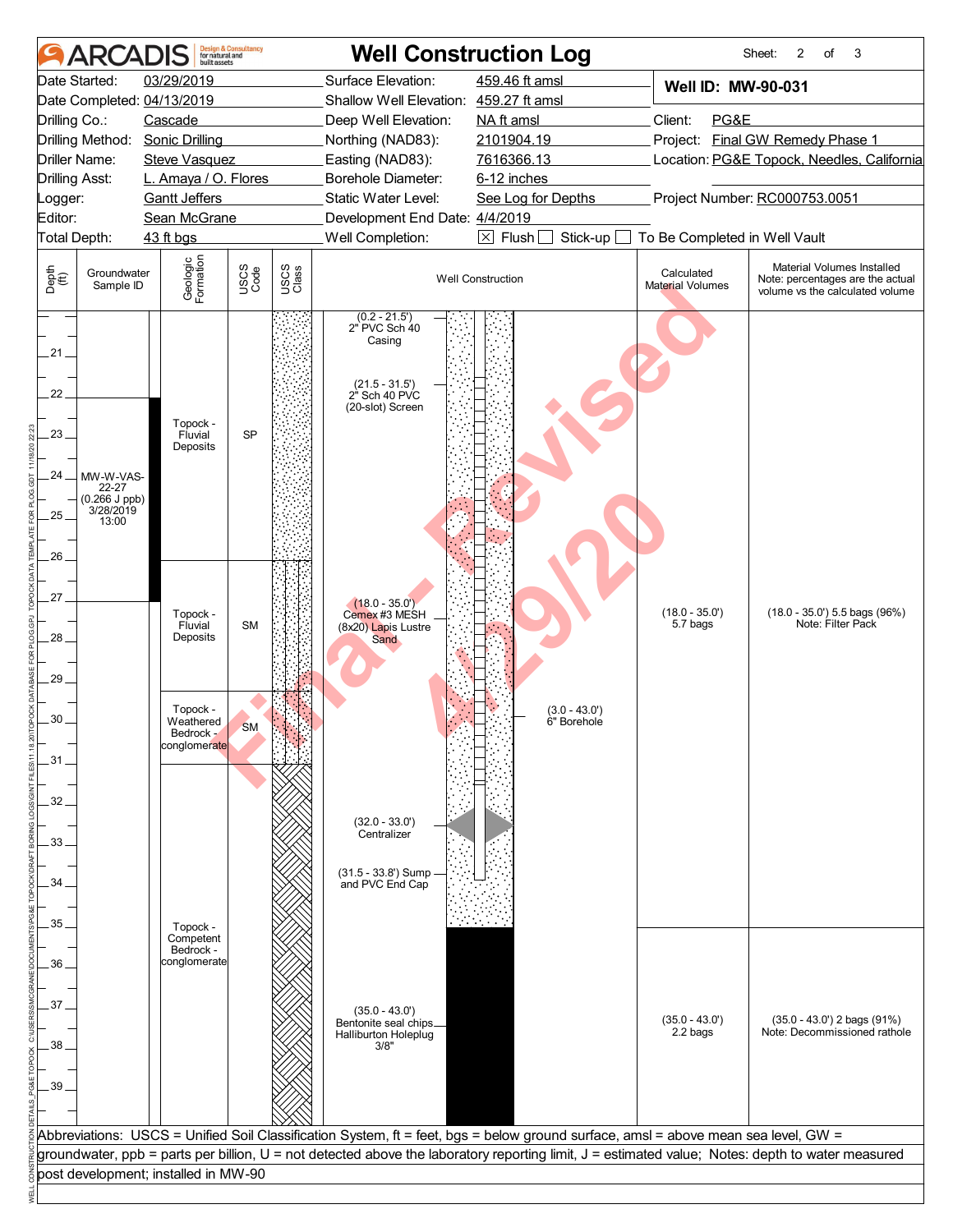|                                               | <b>ARCADIS</b>                            | built assets                                           | <b>Design &amp; Consultancy</b><br>for natural and |                      | <b>Well Construction Log</b>                                                                                                       |                                                                |                                       | Sheet:<br>3<br>of<br>3                                                                                                                           |  |  |  |
|-----------------------------------------------|-------------------------------------------|--------------------------------------------------------|----------------------------------------------------|----------------------|------------------------------------------------------------------------------------------------------------------------------------|----------------------------------------------------------------|---------------------------------------|--------------------------------------------------------------------------------------------------------------------------------------------------|--|--|--|
|                                               | Date Started:                             | 03/29/2019                                             |                                                    |                      | Surface Elevation:                                                                                                                 | 459.46 ft amsl                                                 | Well ID: MW-90-031                    |                                                                                                                                                  |  |  |  |
|                                               |                                           | Date Completed: 04/13/2019                             |                                                    |                      | Shallow Well Elevation: 459.27 ft amsl                                                                                             |                                                                |                                       |                                                                                                                                                  |  |  |  |
| Drilling Co.:                                 |                                           | Cascade                                                |                                                    |                      | Deep Well Elevation:                                                                                                               | NA ft amsl                                                     | Client:<br>PG&E                       |                                                                                                                                                  |  |  |  |
|                                               | Drilling Method:<br><b>Sonic Drilling</b> |                                                        |                                                    |                      | Northing (NAD83):                                                                                                                  | 2101904.19                                                     |                                       | Project: Final GW Remedy Phase 1                                                                                                                 |  |  |  |
| Driller Name:<br><b>Steve Vasquez</b>         |                                           |                                                        |                                                    |                      | Easting (NAD83):                                                                                                                   | 7616366.13                                                     |                                       | Location: PG&E Topock, Needles, California                                                                                                       |  |  |  |
| L. Amaya / O. Flores<br><b>Drilling Asst:</b> |                                           |                                                        |                                                    |                      | Borehole Diameter:                                                                                                                 | 6-12 inches                                                    |                                       |                                                                                                                                                  |  |  |  |
| Logger:                                       |                                           | <b>Gantt Jeffers</b>                                   |                                                    |                      | Static Water Level:                                                                                                                | See Log for Depths<br>Project Number: RC000753.0051            |                                       |                                                                                                                                                  |  |  |  |
| Editor:                                       |                                           | Sean McGrane                                           |                                                    |                      | Development End Date: 4/4/2019                                                                                                     |                                                                |                                       |                                                                                                                                                  |  |  |  |
| Total Depth:                                  |                                           | 43 ft bgs                                              |                                                    |                      | Well Completion:                                                                                                                   | $\boxtimes$ Flush<br>Stick-up<br>To Be Completed in Well Vault |                                       |                                                                                                                                                  |  |  |  |
|                                               |                                           |                                                        |                                                    |                      |                                                                                                                                    |                                                                |                                       |                                                                                                                                                  |  |  |  |
| Depth<br>(ff)                                 | Groundwater<br>Sample ID                  | Geologic<br>Formation<br>USCS<br>Code<br>USCS<br>Class |                                                    |                      |                                                                                                                                    | <b>Well Construction</b>                                       | Calculated<br><b>Material Volumes</b> | Material Volumes Installed<br>Note: percentages are the actual<br>volume vs the calculated volume                                                |  |  |  |
| 41.<br>42                                     |                                           | Topock -<br>Competent<br>Bedrock -<br>conglomerate     |                                                    |                      | $(35.0 - 43.0')$<br>Bentonite seal chips_<br>Halliburton Holeplug<br>3/8"                                                          | $(3.0 - 43.0')$<br>6" Borehole                                 | $(35.0 - 43.0')$<br>2.2 bags          | $(35.0 - 43.0')$ 2 bags $(91\%)$<br>Note: Decommissioned rathole                                                                                 |  |  |  |
| 43                                            |                                           |                                                        |                                                    |                      |                                                                                                                                    |                                                                |                                       |                                                                                                                                                  |  |  |  |
|                                               |                                           |                                                        |                                                    |                      | End of Boring at                                                                                                                   |                                                                |                                       |                                                                                                                                                  |  |  |  |
|                                               |                                           |                                                        |                                                    |                      | 43.0 ft bgs.                                                                                                                       |                                                                |                                       |                                                                                                                                                  |  |  |  |
| 44                                            |                                           |                                                        |                                                    |                      |                                                                                                                                    |                                                                |                                       |                                                                                                                                                  |  |  |  |
|                                               |                                           |                                                        |                                                    |                      |                                                                                                                                    |                                                                |                                       |                                                                                                                                                  |  |  |  |
| 45.                                           |                                           |                                                        |                                                    |                      |                                                                                                                                    |                                                                |                                       |                                                                                                                                                  |  |  |  |
|                                               |                                           |                                                        |                                                    |                      |                                                                                                                                    |                                                                |                                       |                                                                                                                                                  |  |  |  |
| 46                                            |                                           |                                                        |                                                    |                      |                                                                                                                                    |                                                                |                                       |                                                                                                                                                  |  |  |  |
|                                               |                                           |                                                        |                                                    |                      |                                                                                                                                    |                                                                |                                       |                                                                                                                                                  |  |  |  |
| 47                                            |                                           |                                                        |                                                    |                      |                                                                                                                                    |                                                                |                                       |                                                                                                                                                  |  |  |  |
| 48                                            |                                           |                                                        |                                                    |                      |                                                                                                                                    |                                                                |                                       |                                                                                                                                                  |  |  |  |
| 49                                            |                                           |                                                        |                                                    |                      |                                                                                                                                    |                                                                |                                       |                                                                                                                                                  |  |  |  |
|                                               |                                           |                                                        |                                                    |                      |                                                                                                                                    |                                                                |                                       |                                                                                                                                                  |  |  |  |
| 50                                            |                                           |                                                        |                                                    |                      |                                                                                                                                    |                                                                |                                       |                                                                                                                                                  |  |  |  |
|                                               |                                           |                                                        |                                                    | $\blacktriangledown$ |                                                                                                                                    |                                                                |                                       |                                                                                                                                                  |  |  |  |
| .51                                           |                                           |                                                        |                                                    |                      |                                                                                                                                    |                                                                |                                       |                                                                                                                                                  |  |  |  |
|                                               |                                           |                                                        |                                                    |                      |                                                                                                                                    |                                                                |                                       |                                                                                                                                                  |  |  |  |
|                                               |                                           |                                                        |                                                    |                      |                                                                                                                                    |                                                                |                                       |                                                                                                                                                  |  |  |  |
| 52                                            |                                           |                                                        |                                                    |                      |                                                                                                                                    |                                                                |                                       |                                                                                                                                                  |  |  |  |
|                                               |                                           |                                                        |                                                    |                      |                                                                                                                                    |                                                                |                                       |                                                                                                                                                  |  |  |  |
| 53                                            |                                           |                                                        |                                                    |                      |                                                                                                                                    |                                                                |                                       |                                                                                                                                                  |  |  |  |
|                                               |                                           |                                                        |                                                    |                      |                                                                                                                                    |                                                                |                                       |                                                                                                                                                  |  |  |  |
| 54                                            |                                           |                                                        |                                                    |                      |                                                                                                                                    |                                                                |                                       |                                                                                                                                                  |  |  |  |
|                                               |                                           |                                                        |                                                    |                      |                                                                                                                                    |                                                                |                                       |                                                                                                                                                  |  |  |  |
| 55                                            |                                           |                                                        |                                                    |                      |                                                                                                                                    |                                                                |                                       |                                                                                                                                                  |  |  |  |
|                                               |                                           |                                                        |                                                    |                      |                                                                                                                                    |                                                                |                                       |                                                                                                                                                  |  |  |  |
| 56                                            |                                           |                                                        |                                                    |                      |                                                                                                                                    |                                                                |                                       |                                                                                                                                                  |  |  |  |
|                                               |                                           |                                                        |                                                    |                      |                                                                                                                                    |                                                                |                                       |                                                                                                                                                  |  |  |  |
| 57                                            |                                           |                                                        |                                                    |                      |                                                                                                                                    |                                                                |                                       |                                                                                                                                                  |  |  |  |
|                                               |                                           |                                                        |                                                    |                      |                                                                                                                                    |                                                                |                                       |                                                                                                                                                  |  |  |  |
| 58                                            |                                           |                                                        |                                                    |                      |                                                                                                                                    |                                                                |                                       |                                                                                                                                                  |  |  |  |
|                                               |                                           |                                                        |                                                    |                      |                                                                                                                                    |                                                                |                                       |                                                                                                                                                  |  |  |  |
| 59.                                           |                                           |                                                        |                                                    |                      |                                                                                                                                    |                                                                |                                       |                                                                                                                                                  |  |  |  |
|                                               |                                           |                                                        |                                                    |                      |                                                                                                                                    |                                                                |                                       |                                                                                                                                                  |  |  |  |
|                                               |                                           |                                                        |                                                    |                      |                                                                                                                                    |                                                                |                                       |                                                                                                                                                  |  |  |  |
|                                               |                                           |                                                        |                                                    |                      | Abbreviations: USCS = Unified Soil Classification System, ft = feet, bgs = below ground surface, amsl = above mean sea level, GW = |                                                                |                                       |                                                                                                                                                  |  |  |  |
|                                               |                                           |                                                        |                                                    |                      |                                                                                                                                    |                                                                |                                       | groundwater, ppb = parts per billion, U = not detected above the laboratory reporting limit, J = estimated value; Notes: depth to water measured |  |  |  |
|                                               |                                           | post development; installed in MW-90                   |                                                    |                      |                                                                                                                                    |                                                                |                                       |                                                                                                                                                  |  |  |  |
|                                               |                                           |                                                        |                                                    |                      |                                                                                                                                    |                                                                |                                       |                                                                                                                                                  |  |  |  |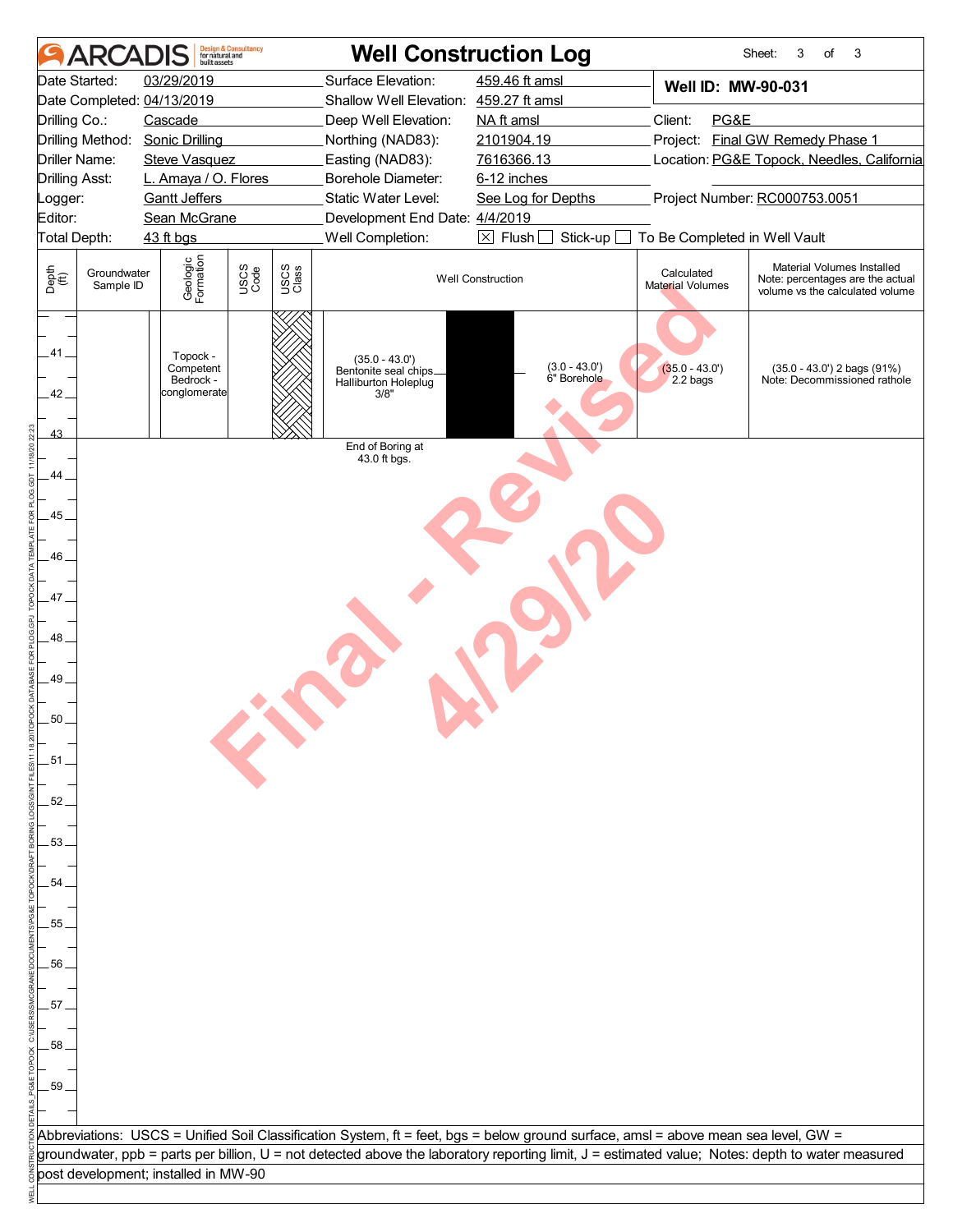|                                                                                                                                                                               | <b>ARCADIS</b>                   | <b>Design &amp; Consultancy</b><br>for natural and                             |                                 |              | <b>Boring Log</b>                                                                                |                                                                                                                                                                                                                                                                                                                                                                                                                                                                                                                   | Sheet:                                           | of<br>1                                                                                                                                                         | 3                                                                                                                  |  |
|-------------------------------------------------------------------------------------------------------------------------------------------------------------------------------|----------------------------------|--------------------------------------------------------------------------------|---------------------------------|--------------|--------------------------------------------------------------------------------------------------|-------------------------------------------------------------------------------------------------------------------------------------------------------------------------------------------------------------------------------------------------------------------------------------------------------------------------------------------------------------------------------------------------------------------------------------------------------------------------------------------------------------------|--------------------------------------------------|-----------------------------------------------------------------------------------------------------------------------------------------------------------------|--------------------------------------------------------------------------------------------------------------------|--|
| 03/27/2019<br>Date Started:<br>Date Completed: 03/28/2019<br>Drilling Co.:<br>Cascade<br>Drilling Method:<br>Sonic Drilling<br>Drill Rig Type:<br><b>Prosonic Truck Mount</b> |                                  |                                                                                |                                 | Total Depth: | Surface Elevation:<br>Northing (NAD83):<br>Easting (NAD83):<br>Borehole Diameter:                | 459.5 ft amsl<br>2101904.2<br>7616366.1<br>$43$ ft bgs<br>6-12 inches                                                                                                                                                                                                                                                                                                                                                                                                                                             | Boring No.: MW-90<br>Client:<br>PG&E<br>Project: | Final GW Remedy Phase 1<br>Location: PG&E Topock, Needles, California                                                                                           |                                                                                                                    |  |
| Driller Name:<br><b>Steve Vasquez</b><br>L. Amaya / O. Flores<br><b>Drilling Asst:</b><br><b>Gantt Jeffers</b><br>Logger:<br>Sean McGrane<br>Editor:                          |                                  |                                                                                |                                 |              | Depth to First Water: 4.8 ft bgs<br>Sampling Method:<br>Sampling Interval:<br>Converted to Well: | 4 inch x 10 ft. Core Barrel Project Number: RC000753.0051<br><b>Continuous</b><br>$\boxtimes$ Yes<br>$\Box$ No                                                                                                                                                                                                                                                                                                                                                                                                    |                                                  |                                                                                                                                                                 |                                                                                                                    |  |
| Recovery<br>(in)<br>Depth<br>(ft)                                                                                                                                             | Sieve<br>Sample ID               | Groundwater<br>Sample ID                                                       | Geologic<br>Formation           | USCS<br>Code | USCS<br>Class                                                                                    | Soil Description                                                                                                                                                                                                                                                                                                                                                                                                                                                                                                  |                                                  | <b>Drilling Notes</b>                                                                                                                                           | <b>Drilling Fluid</b>                                                                                              |  |
| 1<br>2<br>60<br>3<br>4                                                                                                                                                        |                                  |                                                                                | Topock - Fill                   | <b>NR</b>    |                                                                                                  | (0.0 - 5.0') Topock - Fill; (NR); Hand auger cuttings not logged                                                                                                                                                                                                                                                                                                                                                                                                                                                  |                                                  | $(0.0 - 5.0')$<br>Hand augered<br>for utility<br>clearance                                                                                                      | $(0.0 - 12.0)$ 50<br>gallons of water<br>used; 0 gallons<br>of water<br>recovered; 50<br>gallons of water<br>lost  |  |
| 5<br>6<br>24                                                                                                                                                                  |                                  |                                                                                | Topock -<br>Fluvial<br>Deposits | SP-SM        |                                                                                                  | (5.0 - 6.5') Topock - Fluvial Deposits; Poorly graded sand with silt<br>(SP-SM); brown (7.5YR 5/4); very fine grained to fine grained,<br>subangular to subround; little silt; trace granules to small pebbles,<br>round; trace round; trace mica; moist to wet; larger clasts consist<br>of granodiorites<br>(6.5 - 26.0') Topock - Fluvial Deposits; Poorly graded sand (SP);<br>brown (10YR 5/3); very fine grained to fine grained, subangular to<br>subround; little mica; moist to wet; iron oxide staining |                                                  | $(5.0 - 12.0)$ Soft<br>drilling<br>(5.0')<br>Approximate<br>depth to water<br>table                                                                             |                                                                                                                    |  |
| 8<br>9<br>60<br>.10_<br>.11                                                                                                                                                   | No Sieve<br>Samples<br>Collected | MW-W-<br><b>VAS-7-12</b><br>( <sub>0.17</sub> U)<br>ppb)<br>3/27/2019<br>16:55 |                                 |              |                                                                                                  | (8') very fine grained to medium grained; no iron oxide staining<br>(10.5 - 26.0') very dark gray (10YR 3/1); trace silt; trace organics                                                                                                                                                                                                                                                                                                                                                                          |                                                  |                                                                                                                                                                 |                                                                                                                    |  |
| .12<br>.13.<br>.14<br>.15.                                                                                                                                                    |                                  |                                                                                | Topock -<br>Fluvial<br>Deposits | <b>SP</b>    |                                                                                                  |                                                                                                                                                                                                                                                                                                                                                                                                                                                                                                                   |                                                  | $(12.0 - 27.0)$<br>Soft drilling and<br>compaction of<br>sands. Casing<br>settled in sand<br>when sample<br>screen was<br>being set for 7<br>to 12 ft interval. | $(12.0 - 27.0)$ 50<br>gallons of water<br>used; 0 gallons<br>of water<br>recovered; 50<br>gallons of water<br>lost |  |
| .16.<br>156<br>.17<br>.18<br>.19                                                                                                                                              |                                  |                                                                                |                                 |              |                                                                                                  |                                                                                                                                                                                                                                                                                                                                                                                                                                                                                                                   |                                                  |                                                                                                                                                                 |                                                                                                                    |  |
|                                                                                                                                                                               |                                  |                                                                                |                                 |              |                                                                                                  | Abbreviations:  USCS = Unified Soil Classification System, ft = feet, bgs = below ground surface, amsl = above mean sea level, GW = groundwater,<br>ppb = parts per billion, U = not detected above the laboratory reporting limit, J - estimated value, depth to water measured during the first VAS                                                                                                                                                                                                             |                                                  |                                                                                                                                                                 |                                                                                                                    |  |
| interval                                                                                                                                                                      |                                  |                                                                                |                                 |              |                                                                                                  |                                                                                                                                                                                                                                                                                                                                                                                                                                                                                                                   |                                                  |                                                                                                                                                                 |                                                                                                                    |  |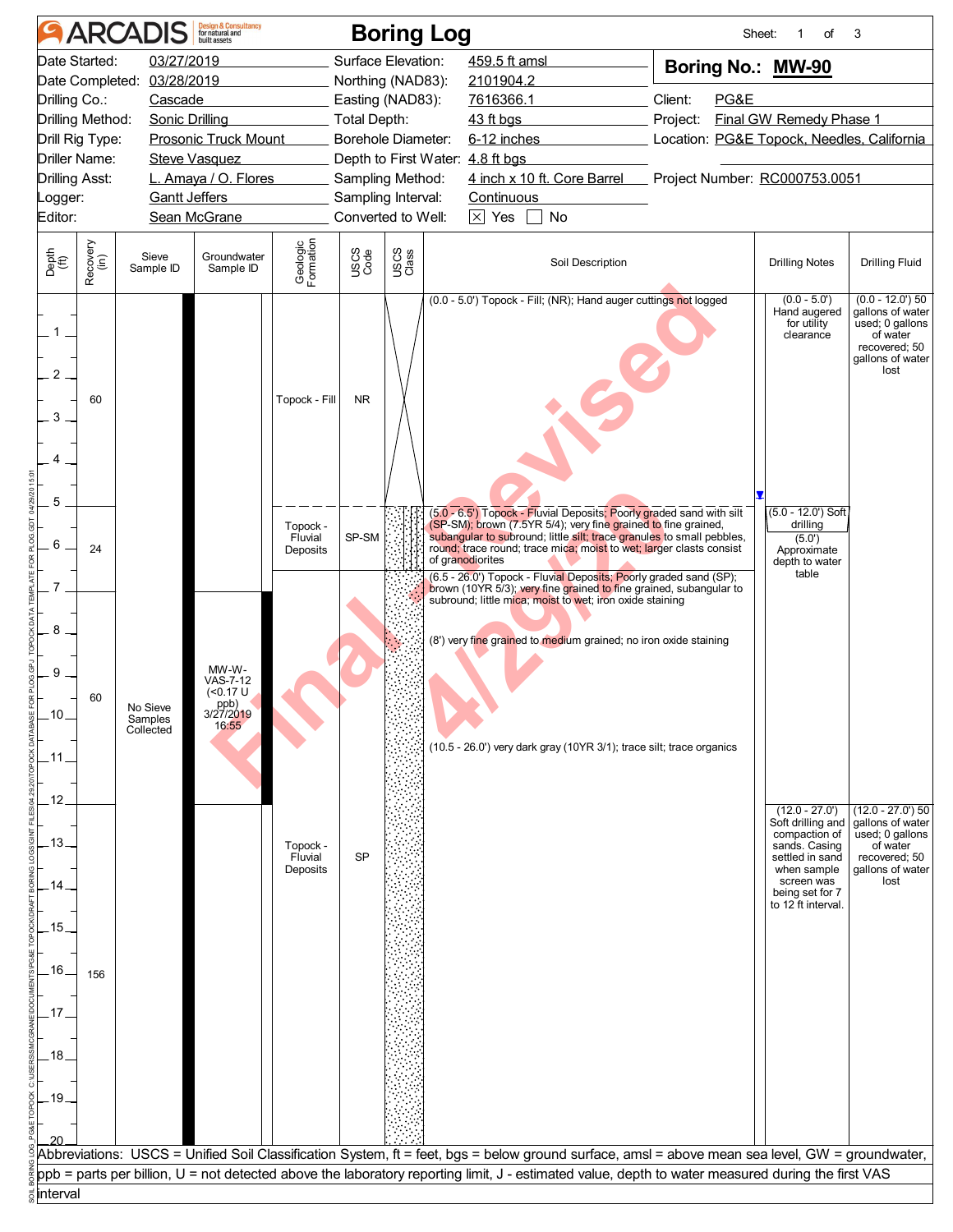